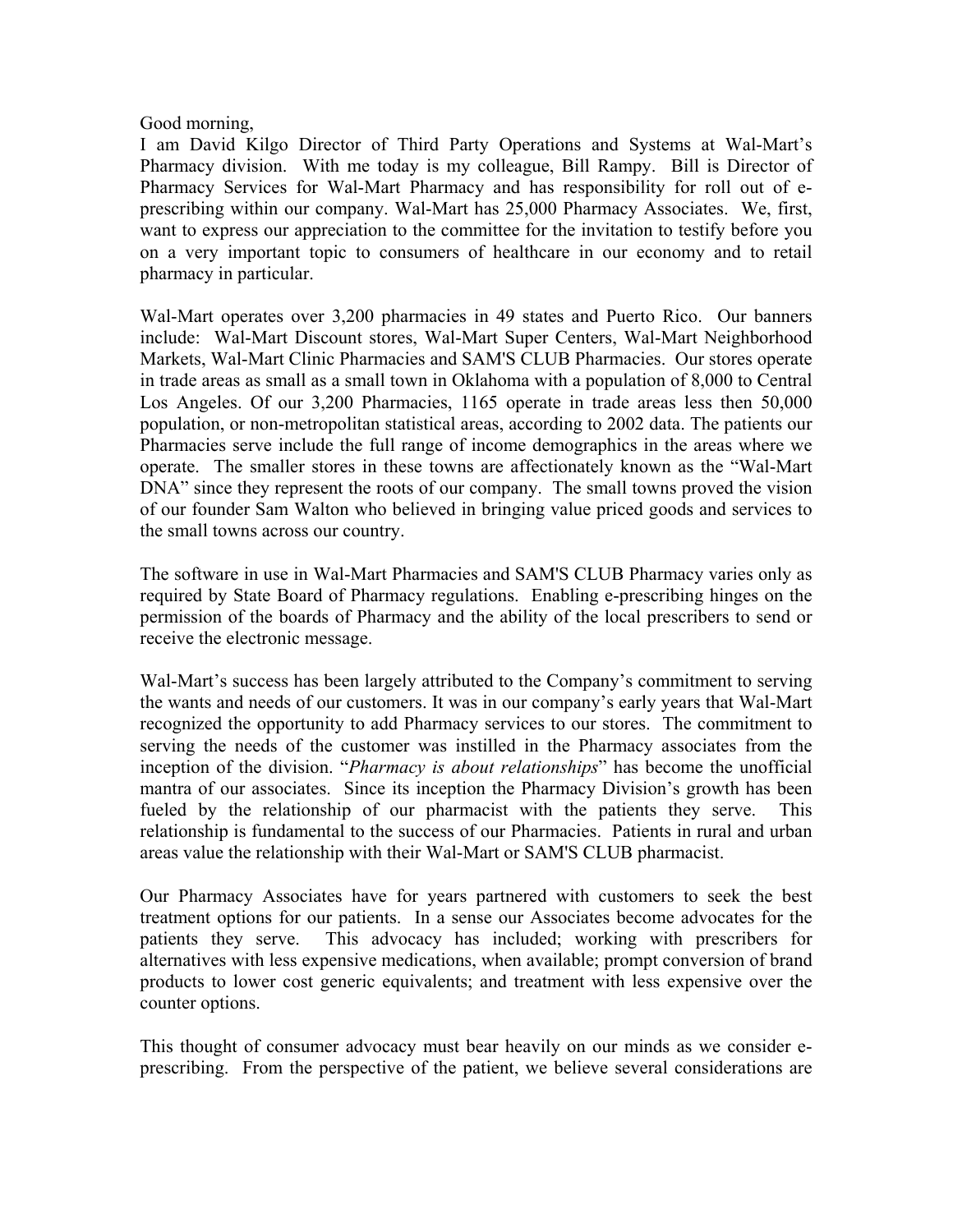important: These are Freedom of Choice, Safety, Efficiency, Privacy and the sanctity of the patient-physician relationship.

Freedom of choice is not just about the selection of the Pharmacy. Choice also includes selection of appropriate therapy at the point of care. The Medicare Modernization Act (MMA) addresses the need for "appropriate messaging" as it relates to prescribing. A narrow definition of "appropriate messaging" is important to limit the potential "noise" that can develop if this step of care is commercialized. Inappropriate messages from payers or manufacturers potentially interject payers or manufacturers into the physician's office, elevating financial/cost issues over patient safety and quality of care. This is problematic in an electronic environment where the treatment decision was made using relevant clinical and financial data.

Patients have the right to choose their pharmacy. This choice must be from a level playing field across all pharmacy disciplines, including retail pharmacy, mail order, and specialty pharmacy. For a segment of patients, mail order is a viable option. They enjoy the convenience of home delivery and are sufficiently savvy to seek answers to their questions. The evolution of "specialty pharmacy" is becoming more important as science advances the knowledge and treatment of rare and deadly disease. Many customers need this special service with the advanced care. But for the vast majority of the public the retail pharmacist has been and will continue to be their choice for their pharmaceutical care. Sufficient safe-guards must be built into electronic prescribing so the choice of the retail pharmacist remains available without financial penalties to the patient for their choice.

Patient safety is a very important consideration. As new and more powerful drugs become available the risks associated with name or dosage confusion or Adverse Drug Events (ADE) can be deadly. Each week it seems there is a new entry on the list of "looka-like, sound-a-like" drugs due to similarities of names or dosages. E-prescribing must address this and develop reasonable safeguards to ensure the drug displayed on the pharmacy computer is consistent with the prescriber's intentions. Drug Utilization Review also must be mandated. The patient's retail pharmacy will have the most complete record of medications taken by a patient. Many patients require the care of different medical specialties. The integration of the treatment regiments into one record is extremely difficult. When the patient chooses one retail pharmacy, as many do, that pharmacy has the most complete record available. Though many Pharmacy Benefit Processors have portions of the medication history, the patient's retail pharmacist has the most complete record of their medication history. The Pharmacy Benefit Processor will not have record of prescriptions not submitted for payment to insurance, and may not have record of prescriptions paid due to a work related injury.

Pharmacies generally have a well documented list of patient allergies. I am not familiar with a Pharmacy Benefit Processor who has knowledge of and the ability to check the potential for allergic reactions. Knowledge of these allergies can and will prevent severe reactions that can develop as more medications are added to a patient's regimen.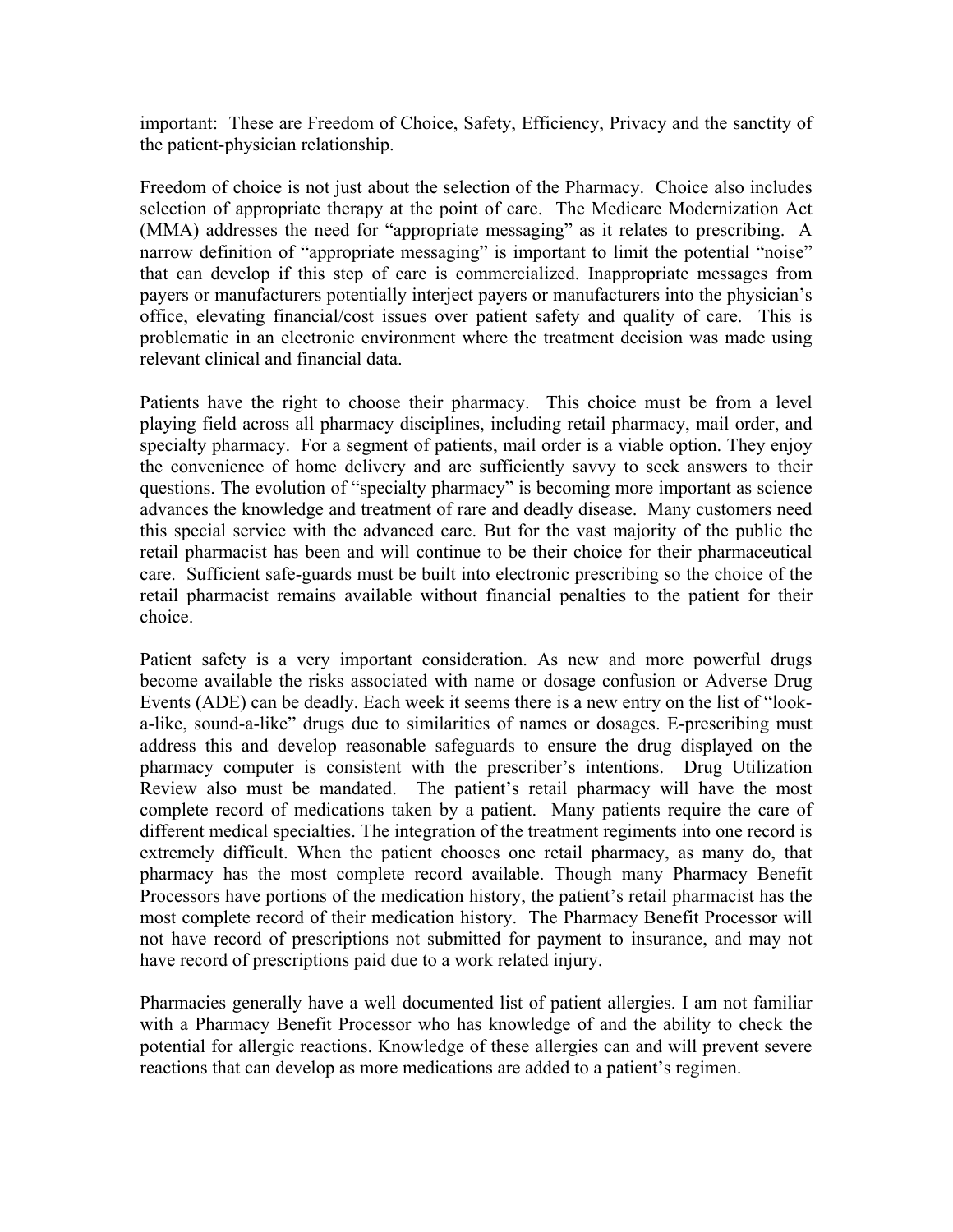Our society has become a "real-time" world. This is applying more and more to health care. Speed of delivery is an important attribute of any service. Acceptance of eprescribing will be heavily dependent on the efficiency of the system at the point of care for the physician, as well as the real-time connection to the pharmacy of the patient's choice. E-prescriptions must contain relevant information to allow pharmacies to provide the safety measures mentioned above and fully prepare the prescription for delivery to the customer. The NCPDP SCRIPT standard, when fully implemented, will provide this necessary information for preparation of the prescription.

Privacy issues come to one's attention each day. With the concerns of identity theft or inappropriate release of health, or other personal information, privacy is very important. The e-prescription must transmit over a secure network with validation of identity of the sender and receiver. The "envelope" containing the message must only be opened by the receiver. Retail Pharmacy, for 15 years, has been sending and receiving electronic claim information through secure network connections, using standards developed by NCPDP. This expertise was instrumental in developing the NCPDP SCRIPT standard.

You have heard described the patient-physician-pharmacist triangle. Though simple, this triangle describes beautifully the relationship necessary for optimum patient care. With the patient at the apex of the figure, the physician and the pharmacist provide the patient with the diagnosis, care, and counsel necessary for optimum outcome. E-prescribing technology should be used as a tool to enhance the patient-physician-pharmacist relationship. There are entities that would prefer to supplant the pharmacist or physician for their economic agenda. Standards for e-prescribing must prevent interference with the right of the patient to make decisions concerning their treatment following the advice of their physician and pharmacist.

The committee supplied a series of questions. I now will address those questions.

*What are the best standards or code sets to meet the requirements of the law*? The SCRIPT standard developed by NCPDP is a national standard developed collaboratively by Pharmacy Providers, Pharmacy Benefit Managers (PBM's) and software providers. This collaborative effort began many years ago and was in response to the recognition of the importance of electronically connecting prescribers and pharmacies. The standard is sufficiently robust to allow messages containing relevant information about the patient, drugs, prescriber, including new prescriptions, refill authorization requests and free-form messages between the prescriber and pharmacist. This standard will meet the requirement of MMA for electronically sending prescriptions between pharmacies and prescribers. For Prior authorization, Drug Utilization Review messaging and copay information the NCPDP telecommunication Standard Version 5.1 is currently accepted, fully implemented and is HIPAA approved.

Drug products are identified through the unique National Drug Code (NDC). This set is used effectively to identify drugs throughout the industry, including claim billing.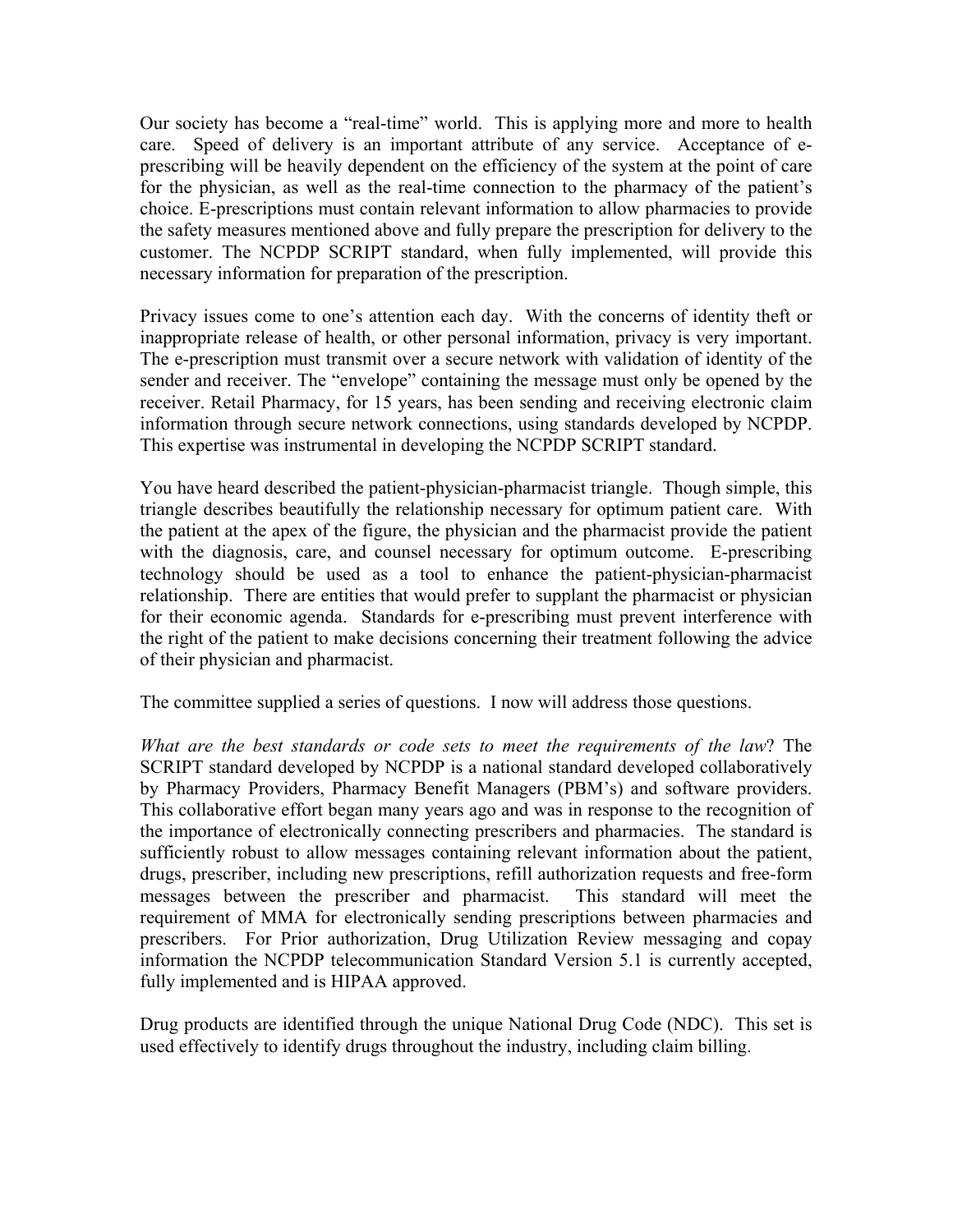*Which of these standards/code sets too you use?*  NCPDP SCRIPT NCPDP Telecommunication Version 5.1 National Drug Code Universal Product Code DEA number

#### *What are the Strengths and weaknesses of the standard/code sets that you use?*

NCPDP SCRIPT has sufficient fields for transmitting the information necessary for pharmacist to serve the patient. The decision of NCPDP to add the National Drug Code to the fields adds a level of granularity that can present problems to a physician. How many prescribers want to know there are more than 40 versions of fluoxetine 20mg? An alternative identifier could be an industry number such as Generic Product Identifier, GPI. These numbers adequately identify products including name, strength and dosage form and grant to the pharmacy sufficient flexibility for selection of the specific product. This level of specificity can rob the process of efficiencies the system was designed to provide. For example if a generic drug is chosen to a specific NDC level and if that specific NDC is not available at the local pharmacy then a series of message could be necessary to secure permission for dispensing the generically equivalent product in inventory at the pharmacy.

#### *Is nationwide adoption of these standards/code sets necessary?*

Yes, the standards must be widely recognized within the retail pharmacy community.

## *What are the e-prescribing standard/code set gaps?*

Two glaring gaps in the code sets are "patient identifier" and "prescriber identifier". Though customers are loyal to their pharmacist, they occasionally must use the services of a different pharmacy. The lack of a national patient identifier creates difficulties in developing and maintaining central data repositories with full patient history. Efforts of maintaining these databases require elaborate algorithms to create a unique identifier for each patient. The risks associated with failure to properly identify a customer using these algorithms are great. Adoption of a nationally recognized patient identifier, separate and unique to the Social Security Number, is necessary to fill this gap. Further validation of this gap is the action of many states adopting legislation prohibiting the use of the Social Security Number for identifiers for any reason including health care.

Rules for the National Provider Identifier (NPI) were issued this spring. The NPI becomes the HIPAA sanctioned identifier for health care provider. A gap in the use of this number is the lack of ability to associate it with the multiple practice locations of a prescriber and that not all prescriber's must apply for an NPI. SureScript and other eprescribing vendors felt it necessary to develop their own system for uniquely identifying practice locations.

The "directions for use" or "Sig" is another gap that must be addressed. A large portion of the directions given with a prescription are conveyed with commonly used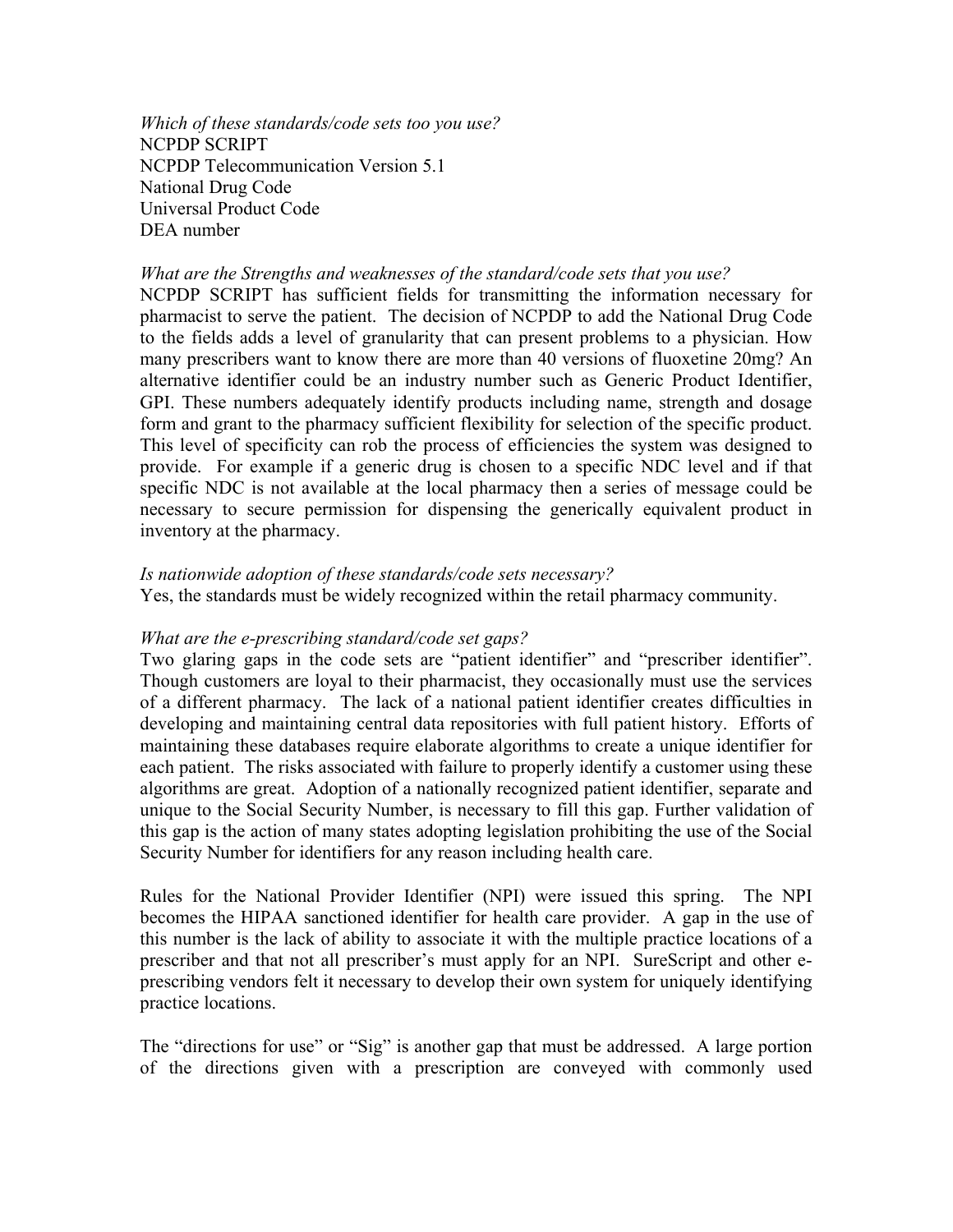abbreviations. Standardization of these abbreviations will improve the process and reduce error potential.

## *What are the barriers to the development/adoption of these standards/code sets?*

In the rural markets a barrier could be insufficient resources of the medical practitioner, physician or pharmacist, to purchase new or upgrade their current practice management systems (PMS) to include the functionality of sending and receiving e-prescriptions. Though many of the practices have associated themselves with hospitals, there still are those who remain independent.

# *What incentives or other suggestions should the government consider to accelerate the development/adoption of e-prescribing standards/code sets?*

The government should consider making grant money available to assist practices in rural areas in the purchase of new PMS or upgrades of the existing PMS to allow eprescribing. Additionally, funds should be available for training at all practice settings to educate the users of the full range of functions e-prescribing can offer. This training should assist with more rapid adoption of the technology.

Many of the messages currently sent through the e-prescribing networks are refill requests. This type of e-messaging adds efficiency to the prescriber and pharmacy. The Medicare population traditionally uses a higher number maintenance medication. A typical Monday morning in a retail pharmacy requires many hours of Associate time in making calls to prescribers to request authorization from prescribers for refill authorizations. These authorizations go by fax or phone. Messaging through eprescribing allows the request to go directly to the PMS of the prescriber, and the response approving the refill goes directly to the work flow of the pharmacy system. Training support staff in a prescriber's office on the efficiency of refill authorization will speed adoption of this message. Adoption of refill authorization should grant quicker acceptance of sending new prescriptions through e-prescribing and facilitate eprescribing options available in the future.

The current technology base of SCRIPT offers a "launching pad" for e-prescribing. Use of this technology will leverage the investment many stakeholders have made. This also will allow implementation in phases as many other technologies and shared databases are available.

Success of e-prescribing will hinge on the continuity of regulation of State board's of Pharmacy but also of the payers. For example, several drug products have coverage under Medicare Part B. A fundamental requirement of Medicare Part B is the presence of a signed order by the prescriber. This effectively removes these products from the eprescribing realm. Without concessions on these regulations, when a pharmacy receives an order for a product with coverage in Part B someone must convert the electronic message to a paper format, fax that paper to the prescriber who must sign and fax back to the pharmacy to properly meet the documentation requirements of Part B. This removes all efficiency gained through the e-prescription.